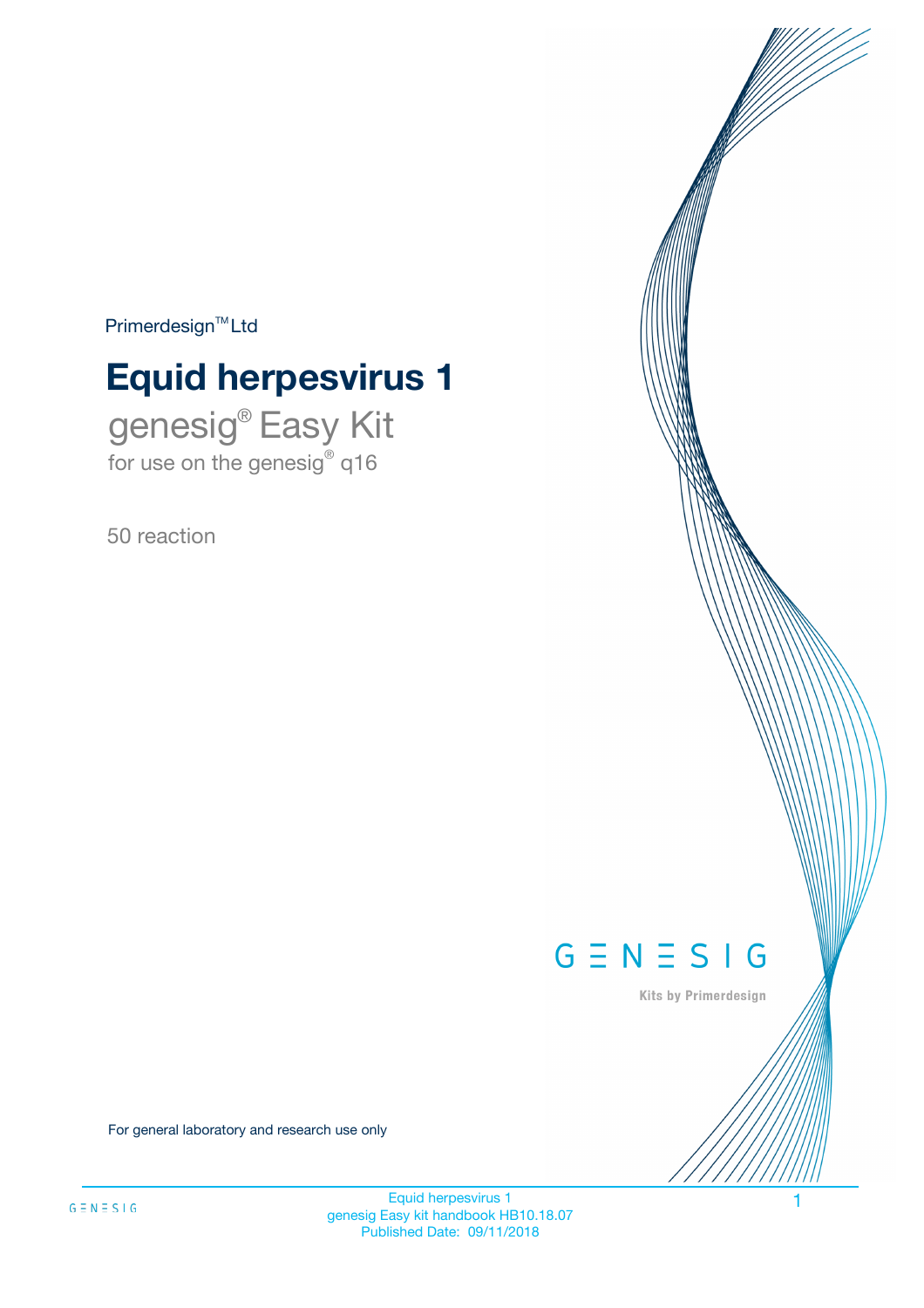# genesig® Easy: at a glance guide

#### **For each DNA test**

| Component              | <b>Volume</b> | Lab-in-a-box pipette |  |
|------------------------|---------------|----------------------|--|
| EHV-1 reaction mix     | 10 µl         |                      |  |
| <b>Your DNA sample</b> | $10 \mu$      |                      |  |

#### **For each positive control**

| Component                 | Volume   | Lab-in-a-box pipette |  |
|---------------------------|----------|----------------------|--|
| EHV-1 reaction mix        | $10 \mu$ |                      |  |
| Positive control template | $10 \mu$ |                      |  |

#### **For each negative control**

| Component          | Volume          | Lab-in-a-box pipette |  |
|--------------------|-----------------|----------------------|--|
| EHV-1 reaction mix | 10 <sub>µ</sub> |                      |  |
| <b>Water</b>       | 10 <sub>µ</sub> |                      |  |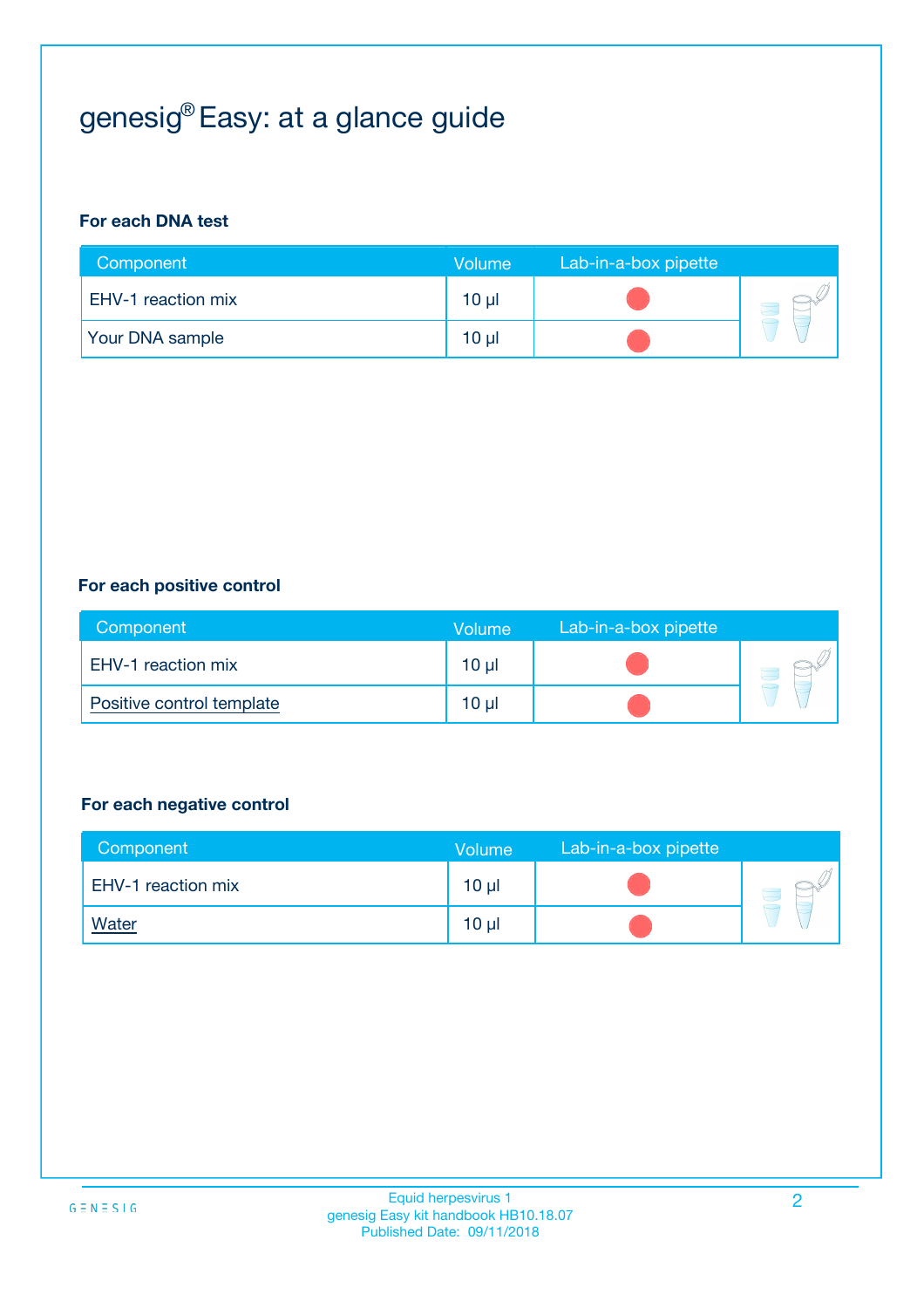# Kit Contents



## Reagents and equipment to be supplied by the user

#### **genesig® q16 instrument**

#### **genesig® Easy Extraction Kit**

This kit is designed to work well with all processes that yield high quality RNA and DNA but the genesig Easy extraction method is recommended for ease of use.

#### **genesig® Lab-In-A-Box**

The genesig Lab-In-A-Box contains all of the pipettes, tips and racks that you will need to use a genesig Easy kit. Alternatively if you already have these components and equipment these can be used instead.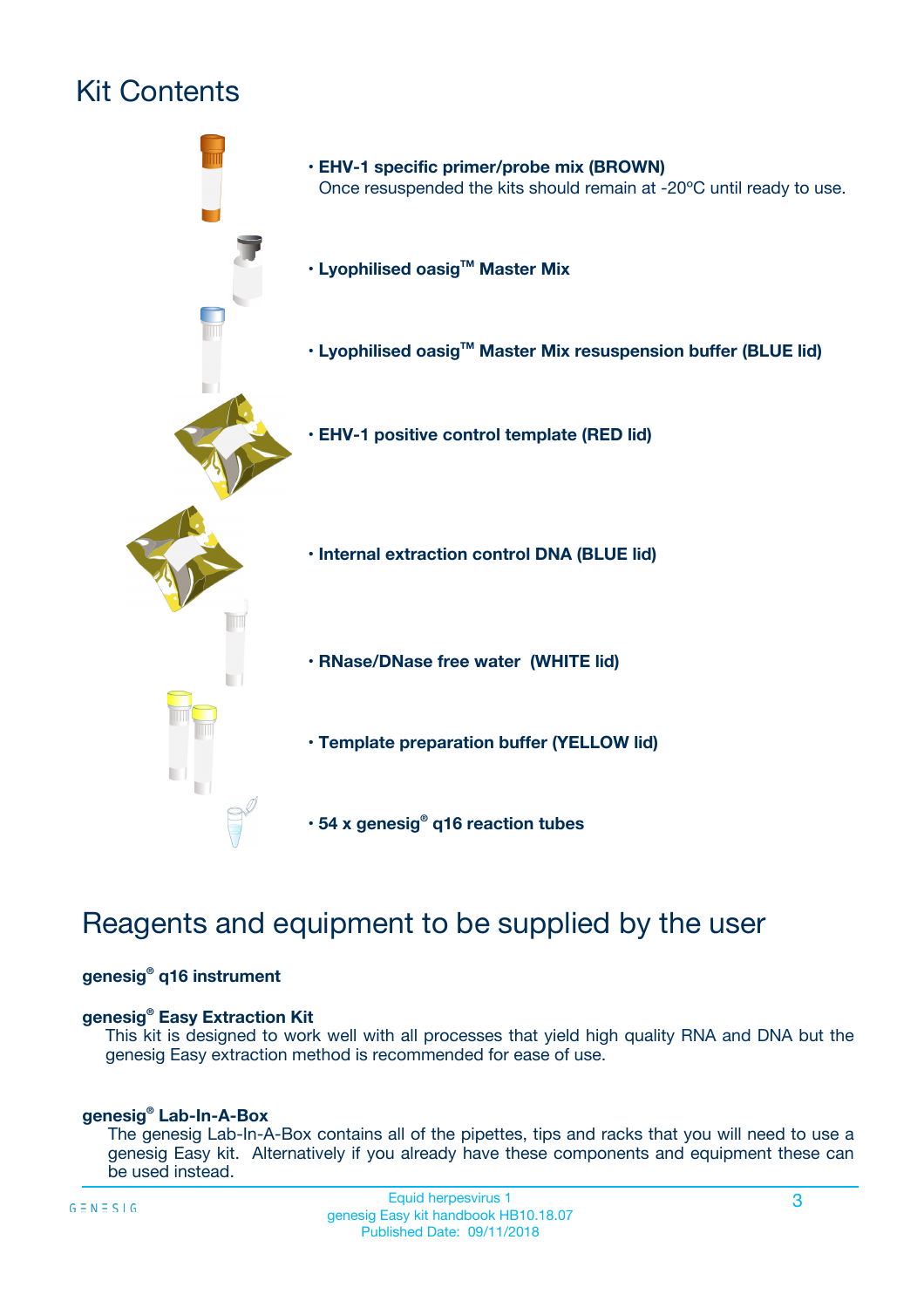## Step-by-step guide

### 1. Create your reaction mix



Use the blue pipette to transfer 500µl**\*** of the oasig Master Mix resuspension buffer into the tube of lyophilised oasig Master Mix and mix well by gently swirling. Then transfer all of that master mix into the brown tube labelled EHV-1 primers/probe.

**\***Transfering 525µl of the oasig Master Mix resuspension buffer to your oasig Master Mix (instead of the 500µl recommended above) will enable you to take full advantage of the 50 reactions by accounting for volume losses during pipetting. In order to do so with the genesig Easy fixed volume pipettes use 1x blue, 2x red and 1x grey pipettes to make the total volume. Please be assured that this will not adversely affect the efficiency of the test.

Cap and shake tube to mix. A thorough shake is essential to ensure that all components are resuspended. **Failure to mix well can produce poor kit performance.**

Leave to stand for 5 minutes. Now your reaction mix is ready to use.

Store the reaction mix in the freezer from hereon.

#### Top tip

- Ensure that the reaction mix is mixed thoroughly before each use by shaking.
- **•** Once resuspended do not expose genesig Easy kit to temperatures above -20°C for longer than 30 minutes at a time.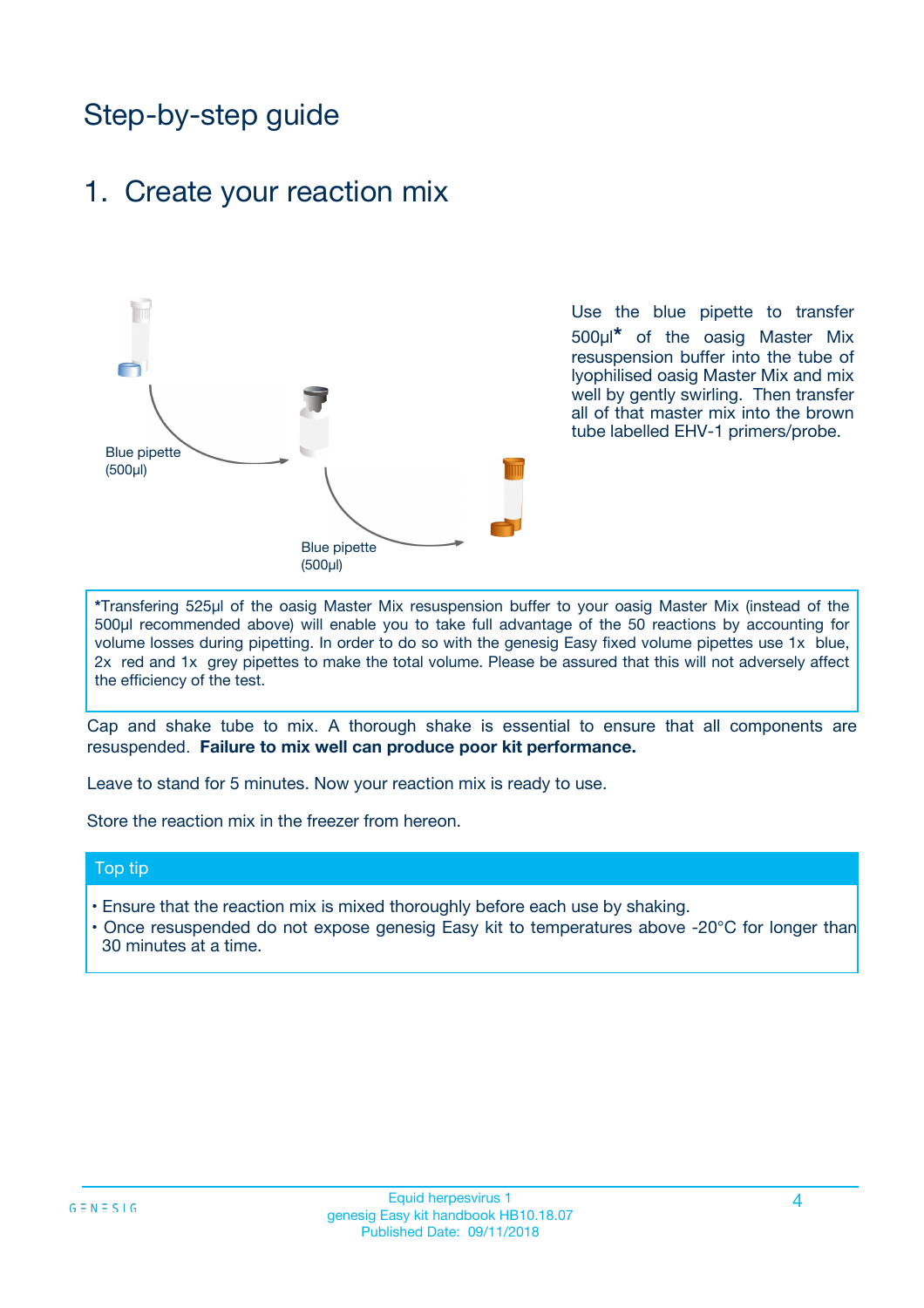# 2. Internal extraction control



Use the blue pipette to transfer 1000µl (2 x 500µl) of template preparation buffer into the Internal Extraction Control DNA tube. Cap and shake tube to mix.

Your kit contains Internal Extraction Control DNA. This is added to your biological sample at the beginning of the DNA extraction process. It is extracted along with the DNA from your target of interest. The q16 will detect the presence of this Internal Extraction Control DNA at the same time as your target. This is the ideal way to show that your DNA extraction process has been **successful.** 

#### **If you are using an alternative extraction kit:**

Use the red pipette to transfer 10µl of Internal Extraction Control DNA to your sample **after** the lysis buffer has been added then follow the rest of the extraction protocol.

#### **If you are using samples that have already been extracted:**

Use the grey pipette to transfer 5µl of Internal Extraction Control DNA to your extracted sample.

### 3. Add reaction mix to all reaction tubes



For every reaction to be run, use the red pipette to add 10µl of your EHV-1 reaction mix to every tube.

#### Top tip

- Always pipette the reaction mix directly into the bottom of the tube.
- You can label the tube lids to aid your reaction setup but avoid labelling tube sides.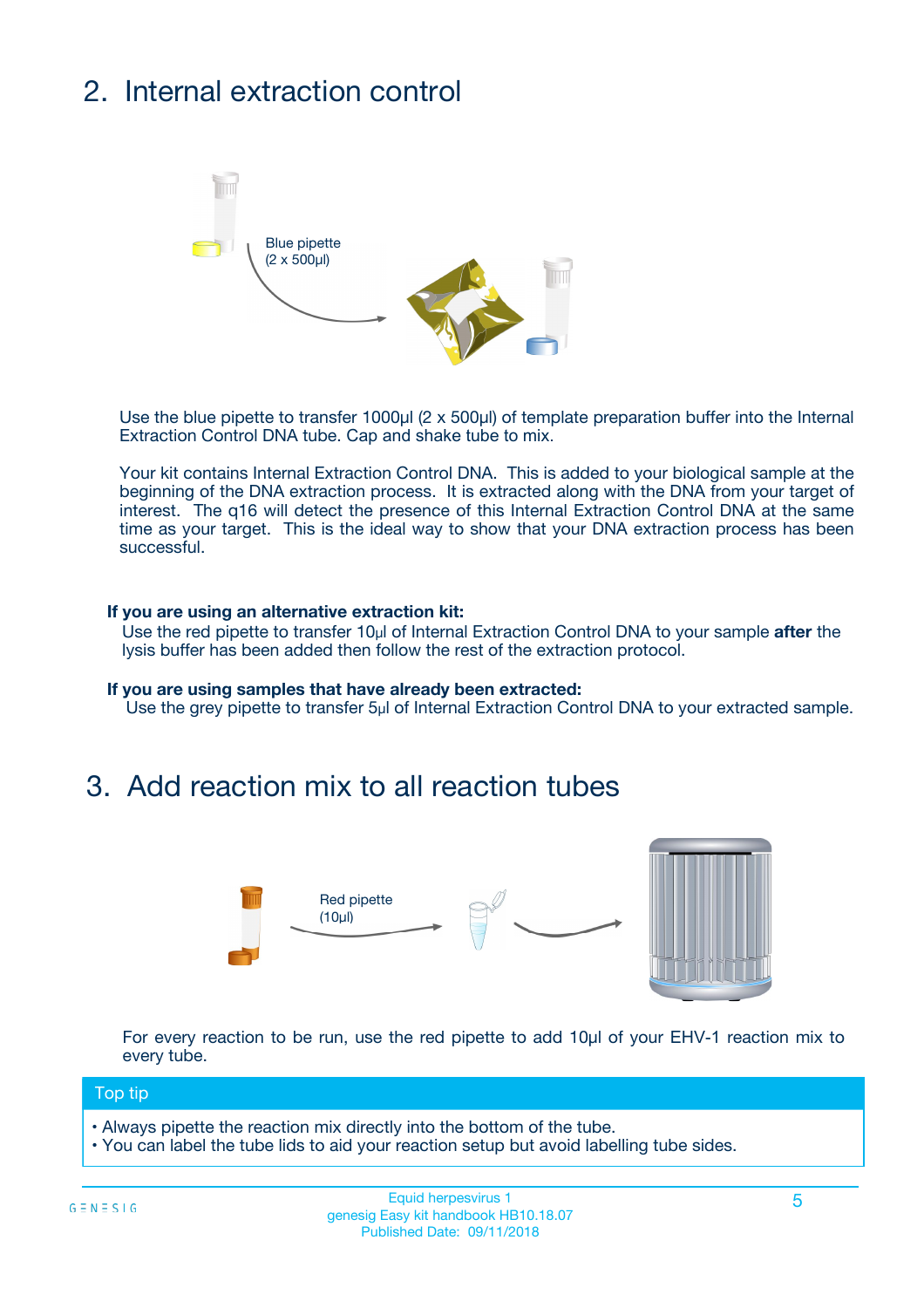## 4. Negative control



For each test you will require a negative control. Instead of DNA, water is used. This sample should typically prove negative thus proving that all of your positive samples really are positive.

To create a negative control reaction simply use the red pipette to add 10µl of the water to the required reaction tubes. Close these tubes after adding the water.

Because some genesig kit targets are common in the environment you may occasionally see a "late" signal in the negative control. The q16 software will take this into account accordingly.

#### Top tip

**•** Always add the water to the side of the tube to reduce the introduction of bubbles.

### 5. Set up a test



For each sample you wish to analyse, use the red pipette to add 10µl of your DNA sample to the required reaction tubes. Close these tubes after adding the sample. Always change pipette tips between samples.

#### Top tip

**•** Always add the DNA sample to the side of the tube to reduce the introduction of bubbles.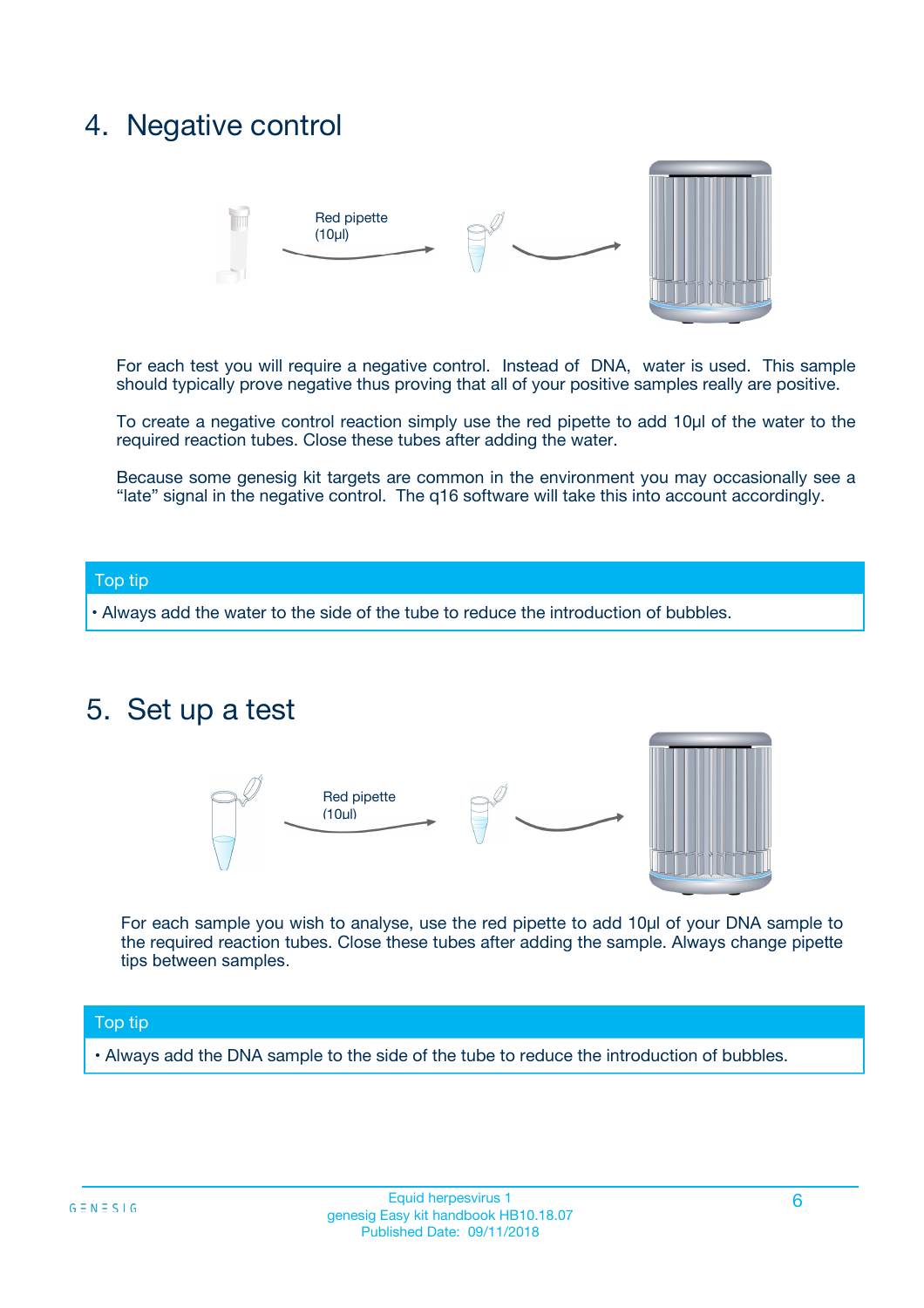## 6. Positive control



Use the blue pipette to transfer 1000µl (2 x 500µl) of template preparation buffer into the positive control template tube. Cap and shake tube to mix.

Each time you run a test you will require a positive control. This is a small portion of DNA from your target of interest. It serves two purposes:

1. It will always test positive so it shows that everything is working as it should be.

2. The q16 software knows how much DNA is present in the positive control. So it can automatically compare your sample of interest with the positive control to calculate the amount of target DNA in your sample.

To create a positive control reaction, simply use 10µl of the positive control instead of your DNA sample.



Take great care when setting up your positive control. The positive control template has the potential to give you a false positive signal in your other samples. Set positive controls up last after all other sample tubes are closed. Always change pipette tips between samples. You may even choose to set up positive controls in a separate room.

#### Top tip

**•** Always add the positive control to the side of the tube to reduce the introduction of bubbles.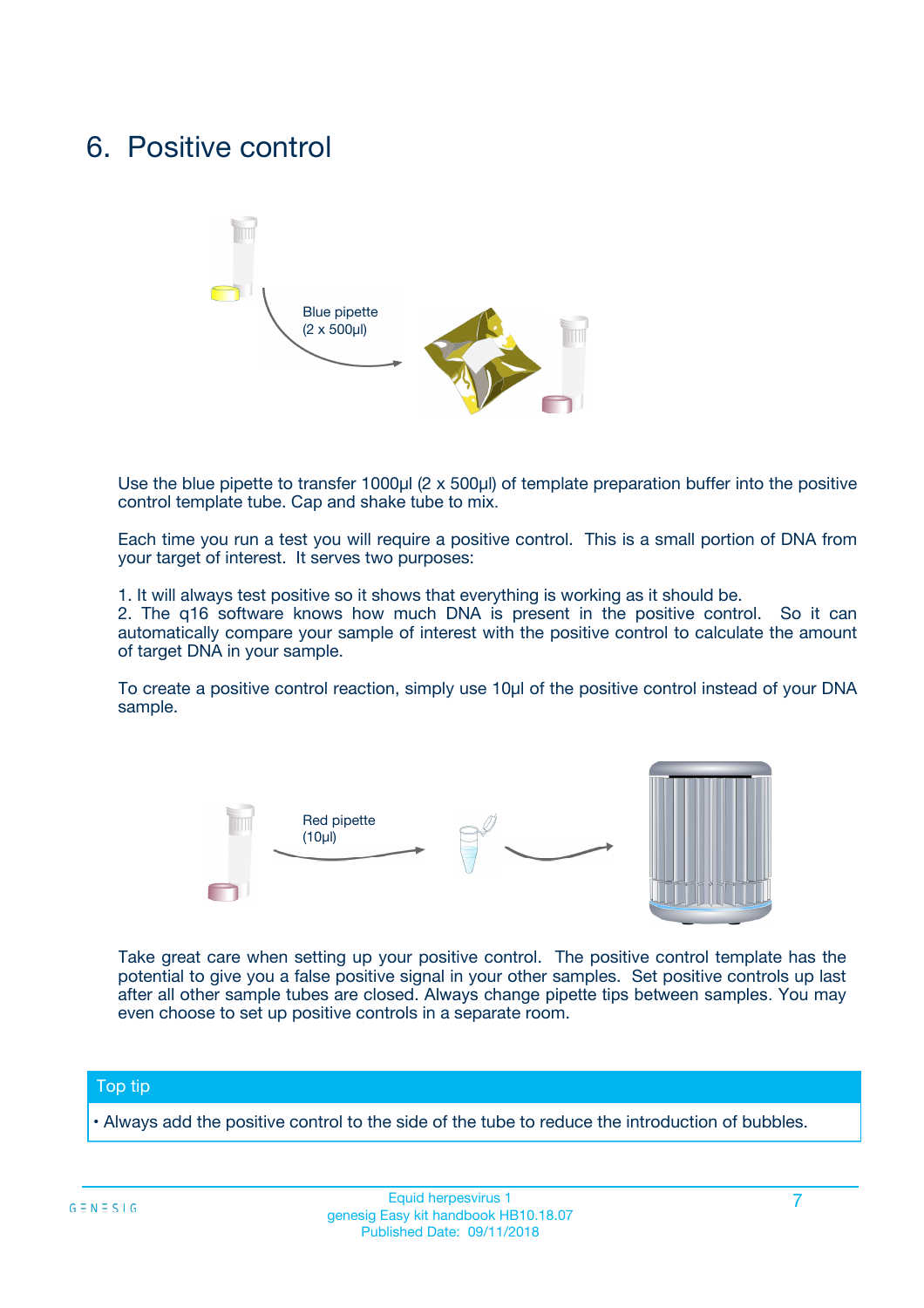# 7. Running the test

Place the tubes into the correct positions in your q16 as defined by the software, this may include positioning of empty tubes to ensure that the q16 lid is balanced. The run can then be started.

| qenesig q16 PCR software - 1.2                                               |                                   | $\Box$                                                                                          |
|------------------------------------------------------------------------------|-----------------------------------|-------------------------------------------------------------------------------------------------|
| $\vert \cdot \vert$<br>Unsaved (New Experiment 2<br><b>Open Experiments:</b> | <b>D</b> Open<br>R <sub>New</sub> | Save<br>Save As<br><b>C</b> Close<br><b>&amp; Configuration</b><br>$G \equiv N \equiv S \mid G$ |
| <b>Setup</b><br><b>Results</b><br>Stages:                                    |                                   |                                                                                                 |
| <b>Notes</b>                                                                 | <b>Samples</b>                    | <b>Tests</b>                                                                                    |
| <b>Name and Details</b>                                                      | Name<br>Color                     | Note<br>Color<br>Note<br>Name                                                                   |
| New Experiment 2017-10-26 11:06                                              | Sample 1                          | ÷<br>条<br>Test 1                                                                                |
| Kit type: genesig® Easy Target Detection kit                                 | Sample 2                          |                                                                                                 |
| Instrument Id.:                                                              | Sample 3                          | $\qquad \qquad \blacksquare$<br>$\qquad \qquad \blacksquare$                                    |
| <b>Run Completion Time:</b>                                                  | Sample 4                          |                                                                                                 |
| <b>Notes</b><br><b>A</b><br>$\overline{\mathbf v}$                           | Sample 5                          | ♦<br>4<br>÷<br>₩                                                                                |
| <b>Well Contents</b>                                                         |                                   | <b>Run</b>                                                                                      |
| Pos.<br>Test                                                                 | Sample                            | <b>Run Status</b>                                                                               |
| Test 1<br>$\blacktriangleleft$                                               | Negative Control                  | $\blacktriangle$                                                                                |
| $\overline{2}$<br>Test 1                                                     | <b>Positive Control</b>           |                                                                                                 |
| $\overline{\mathbf{3}}$<br>Test 1                                            | Sample 1                          | Show full log                                                                                   |
| Test 1<br>4                                                                  | Sample 2                          |                                                                                                 |
| 5<br>Test 1                                                                  | Sample 3                          | <b>Run Control</b>                                                                              |
| Test 1<br>6                                                                  | Sample 4                          |                                                                                                 |
| $\overline{7}$<br>Test 1                                                     | Sample 5                          |                                                                                                 |
| 8                                                                            |                                   | $\triangleright$ Start Run<br>Abort Run                                                         |
| <b>JOD FURTY TUDE TO BUILDED IN</b>                                          |                                   | $\overline{\mathbf{v}}$                                                                         |

#### Top tip

- Before loading tubes into the q16, check for bubbles! Flick the bottom of the tubes to remove any bubbles that may have formed during the test setup.
- Apply centrifugal force with a sharp wrist action to ensure all solution is at the bottom of the reaction tube.
- When repeating a test you can use a previous file as a template by clicking 'open' then selecting File name > Files of Type > Experiment file as template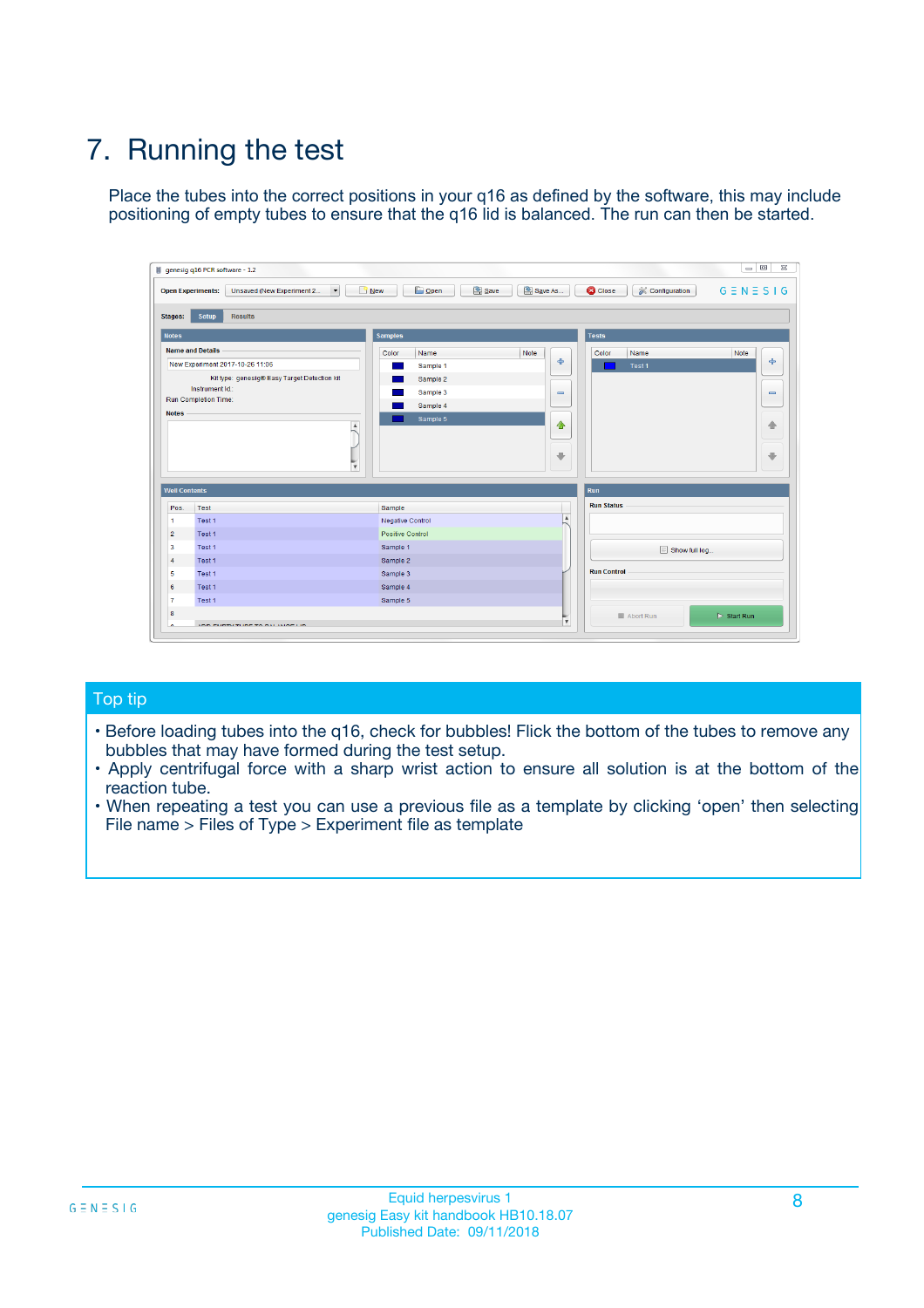## What do my results mean?

Analysis of your data is carried out automatically by the genesig q16. The following information is designed to help you fully understand a result or to troubleshoot:

### "Positive"

#### **Explanation**

Your sample has produced a positive result. Your target of interest is present and you can use the reported quantity.

"Negative"

#### **Explanation**

Your sample has produced a negative result. The target is not present in your sample.

### "Test contaminated"

#### **Explanation**

The Negative Control should be completely free of any DNA. If you see this error message it means that at some point during the setup, the Negative Control has been contaminated with DNA and has given a positive signal. This contamination has invalidated the test. The Positive Control and your test samples are both possible sources of contaminating DNA. The genesig q16 reaction tubes from previous runs will also contain very high amounts of DNA so it is important that these are carefully disposed of after the run is completed and NEVER OPENED. It may be the case that your kits have become contaminated which will lead to the same problem occurring repeatedly.

#### **Solutions**

1. Clean your working area using a commercial DNA remover solution to ensure the area is DNA free at the start of your run and re-run the test

2. If the problem persists then the kit has become contaminated and it will have to be discarded and replaced with a new kit. When you open the new kit, run a simple test to show that changing the kit has solved the problem. Prepare a test which includes only the Positive Control, the Negative Control and one 'mock sample'. For the 'mock sample' add water instead of any sample DNA. The result for the Negative Control and the mock sample should be negative indicating that contamination is no longer present.

#### **Preventive action**

An ideal lab set-up has a 'Clean area' where the test reagents are prepared and a 'sample area' where DNA samples and the Positive Control template are handled. The best workflow involves setting up all the test components (excluding the positive control template) in the clean area and then moving the tests to the sample area for sample and Positive Control addition. If this method is followed then the kit components are always kept away from possible sources of contamination. For extra security the Negative Control can be completely prepared and sealed in the clean area. All work areas should be decontaminated regularly with DNA remover.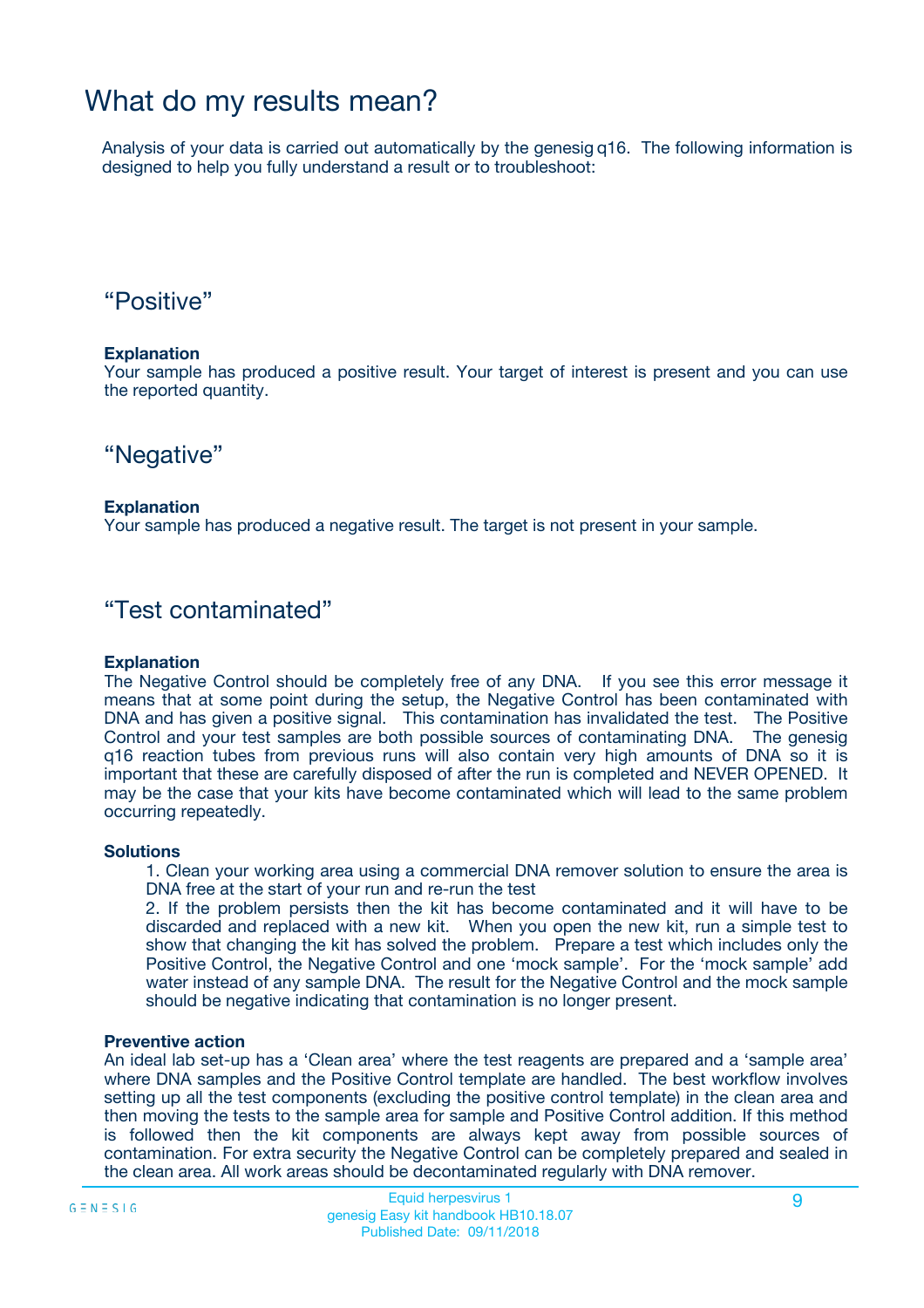### "Sample preparation failed"

#### **Explanation**

The test has failed because the quality of the sample was not high enough. The Internal Extraction Control component identifies whether the sample has been prepared correctly and is of suitable quality. This error message means that this quality control test has failed and the sample quality is not high enough for analysis.

#### **Solutions**

1. Check the sample preparation protocol for any user errors then repeat.

2. Poor quality samples can result from overloading the sample preparation protocol with too much starting material. Try reducing the amount of starting material then repeat.

3. Failing to add the Internal extraction Control DNA to your sample during the sample preparation protocol can also lead to a reported result of "sample preparation failed". Ensure that this step has not been overlooked or forgotten. If your samples are derived from an archive store or from a process separate from your genesig Easy extraction kit; you must add 5µl of Internal Extraction Control DNA into each 0.5ml of your sample to make it suitable for use on the q16.

### "Positive result, poor quality sample"

#### **Explanation**

The test is positive so if you are only interested in obtaining a 'present or absent' answer for your sample then your result is reliable. However, the test contains an Internal Extraction Control component that identifies if the sample is of high quality. This quality control test has failed and the sample is not therefore of high enough quality to accurately calculate the exact copy number of DNA present. If you require quantitative information for your sample then proceed with the solutions below.

#### **Solution**

For appropriate solutions, read the "Sample preparation failed" section of this handbook.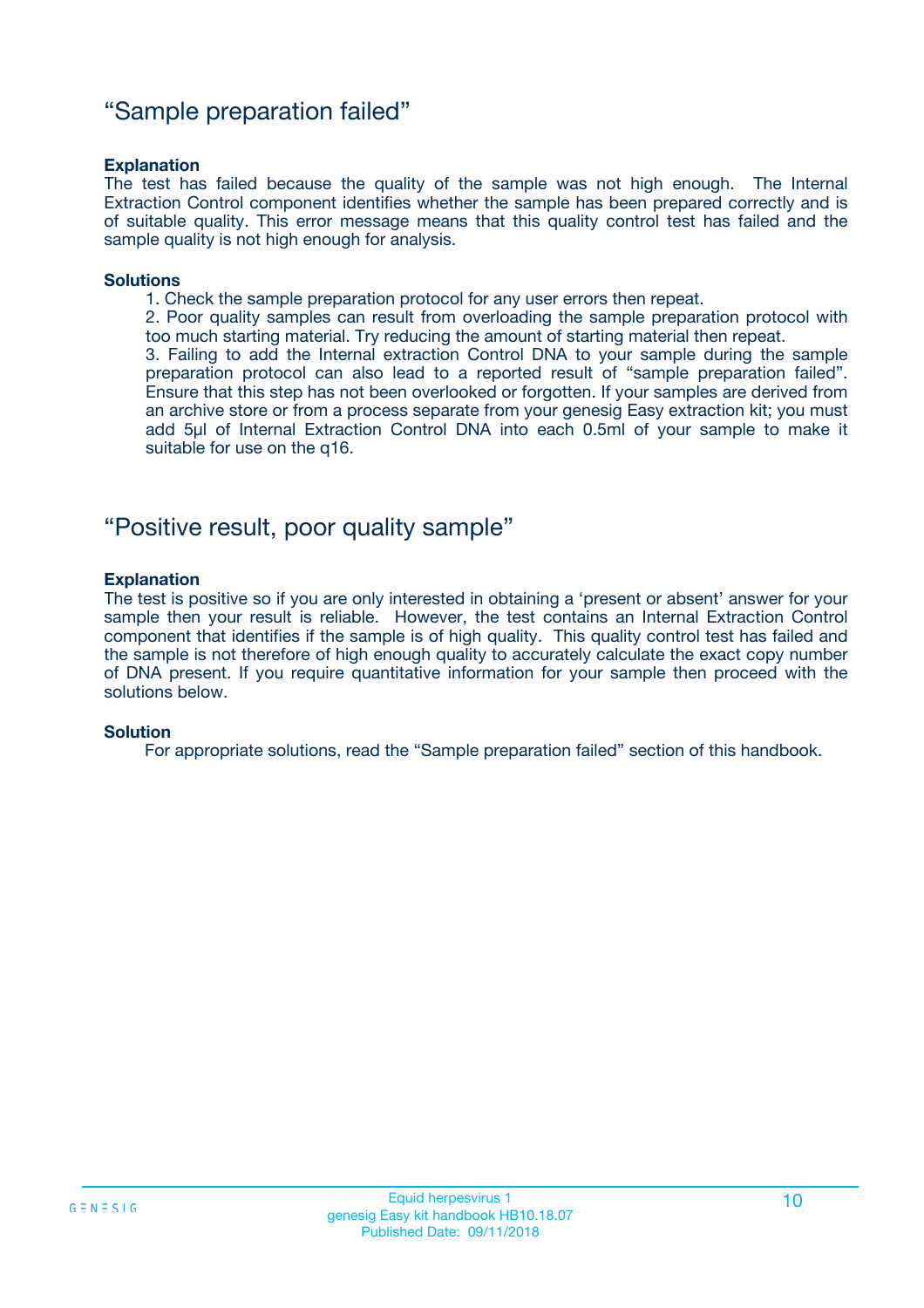### "Test failed"

#### **Explanation**

The test has failed because the Positive Control has not worked. The Positive Control is present to show that all aspects of the test are working correctly together. When this control test fails, the test as a whole is invalidated. This finding indicates that a problem has occurred in the reaction set-up part of the experiment and has nothing to do with sample preparation.

#### **Solutions**

- 1. Check the entire workflow and test set-up to look for any user errors, then repeat the test e.g. have the right colour pipettes and solutions been used with the correct tubes?
- 2. Ensure the positive and negative controls are inserted into the correct wells of your q16.

3. A component of the test may have 'gone off' due to handing errors, incorrect storage or exceeding the shelf life. When you open a new kit, run a simple test to show that changing the kit has solved the problem. Prepare a test which includes only the Positive Control, the Negative Control and one 'mock sample'. For the 'mock sample' add internal control template instead of any sample DNA. If the Positive Control works, the mock sample will now be called as a negative result.

### "Test failed and is contaminated"

#### **Explanation**

The Positive Control is indicating test failure, and the Negative Control is indicating test contamination. Please read the "Test Failed" and "Test contamination" sections of this technical support handbook for a further explanation.

#### **Solution**

For appropriate solutions, read both the "Test failed" and "Test contaminated" sections of this handbook.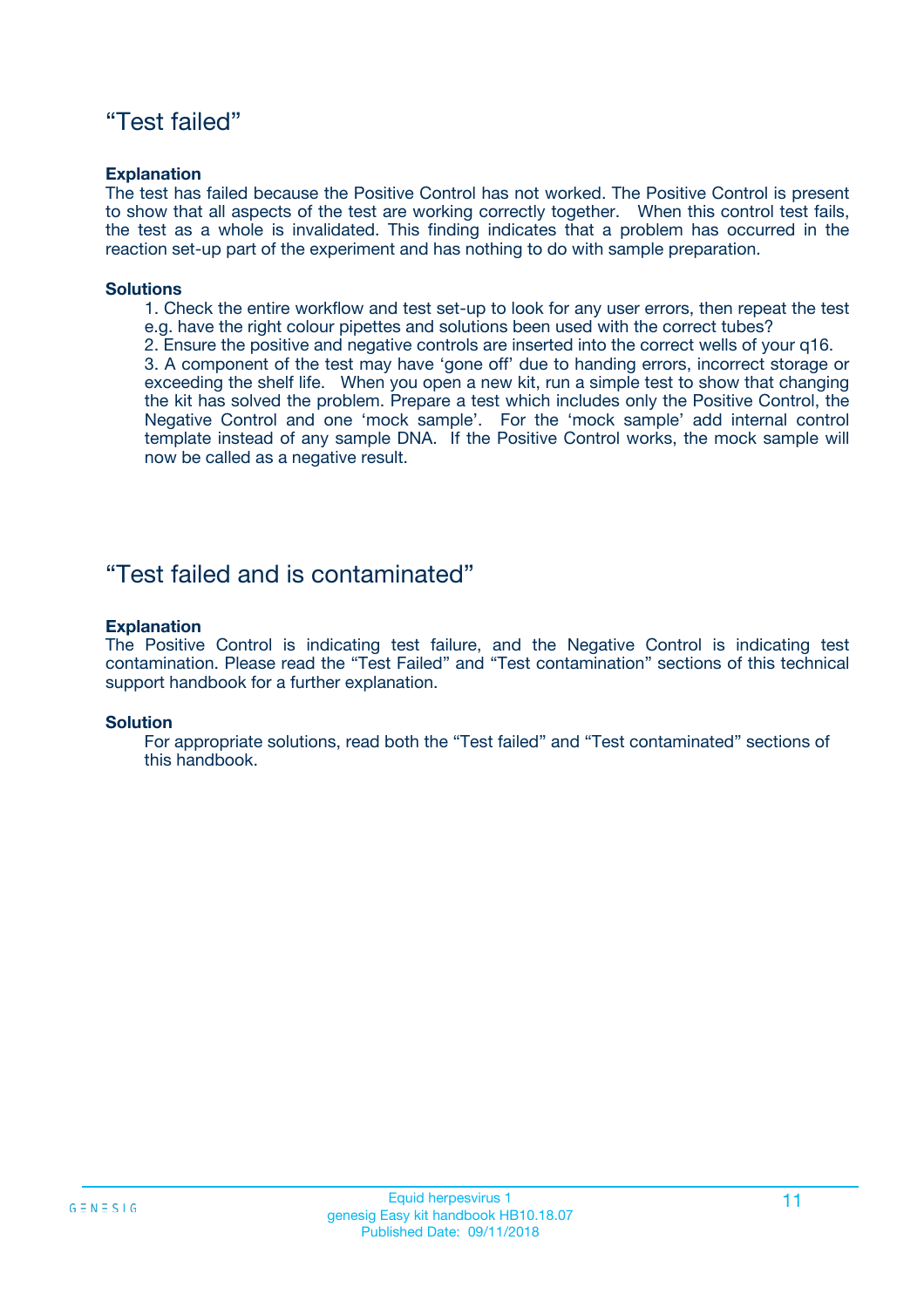## Equid herpesvirus 1

Equid Herpes virus is a double stranded DNA virus which is responsible for acute febrile respiratory disease in horses upon primary infection and it is characterized by rhinopharyngitis and tracheobronchitis. The virus is a member of the genus Varicellovirus, which belongs to the subfamily Alphaherpesvirinae. The genome is approximately 150 kb long, containing 80 genes, 72 of which correspond to genes of unique copy and 4 to duplicate genes. The linear DNA is composed of two regions, L (Long) and S (Short). The region S is flanked by two inverted repeat regions: an internal repeat sequence (IRS) and a terminal repeat sequence (TRS) which allow the generation of two equimolar isomers. Region L consists of a unique sequence flanked by small inverted repeats (IRS and TRS).

The virus can spread through the air, contaminated equipment, clothing and hands. It is unique in its ability to target and attack three separate organ systems of the horse. Primary infection of the virus occurs at the vascular epithelium especially the nasal mucosa and lungs. It gains access to peripheral tissues via cell-associated viremia, which may manifest as abortion or neurologic disease. The infection damages the microvasculature of the central nervous system due to initiation of an inflammatory cascade, vasculitis, microthombosis and extravasation of mononuclear cells resulting in haemorrhage. Foals that are infected with EHV-1 are born sick at birth and suffer a fatal outcome unaffected by any intensive treatments.

Clinical signs are most intense and virus shedding most abundant during the first few days of infection. Horses develop a neurological disease, suffering from weakness and paralysis of the hind limb muscles that results in lack of coordination, gait abnormalities and the inability to stand up from a sitting position. The time between an initial EHV-1 infection of the respiratory tract and the onset of neurological signs is about 8-12 days. The neurological symptoms appear suddenly and reach peak intensity within 48 hours.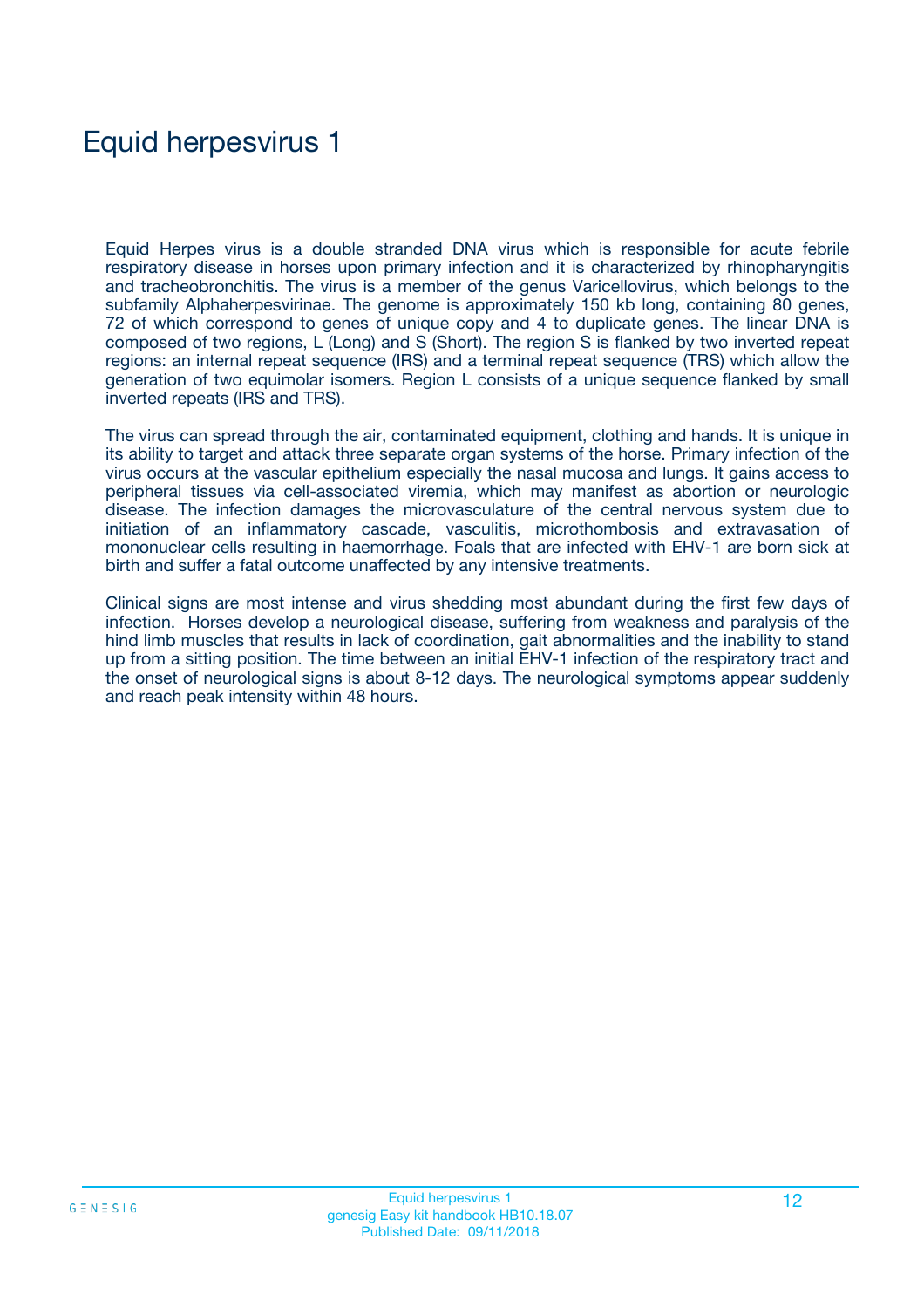## **Specificity**

The Primerdesign genesig Kit for Equid herpesvirus 1 (EHV-1) genomes is designed for the in vitro quantification of EHV-1 genomes. The kit is designed to have a broad detection profile. Specifically, the primers represent 100% homology with over 95% of the NCBI database reference sequences available at the time of design.

The dynamics of genetic variation means that new sequence information may become available after the initial design. Primerdesign periodically reviews the detection profiles of our kits and when required releases new versions.

If you require further information, or have a specific question about the detection profile of this kit then please send an e.mail to enquiry@primerdesign.co.uk and our bioinformatics team will answer your question.